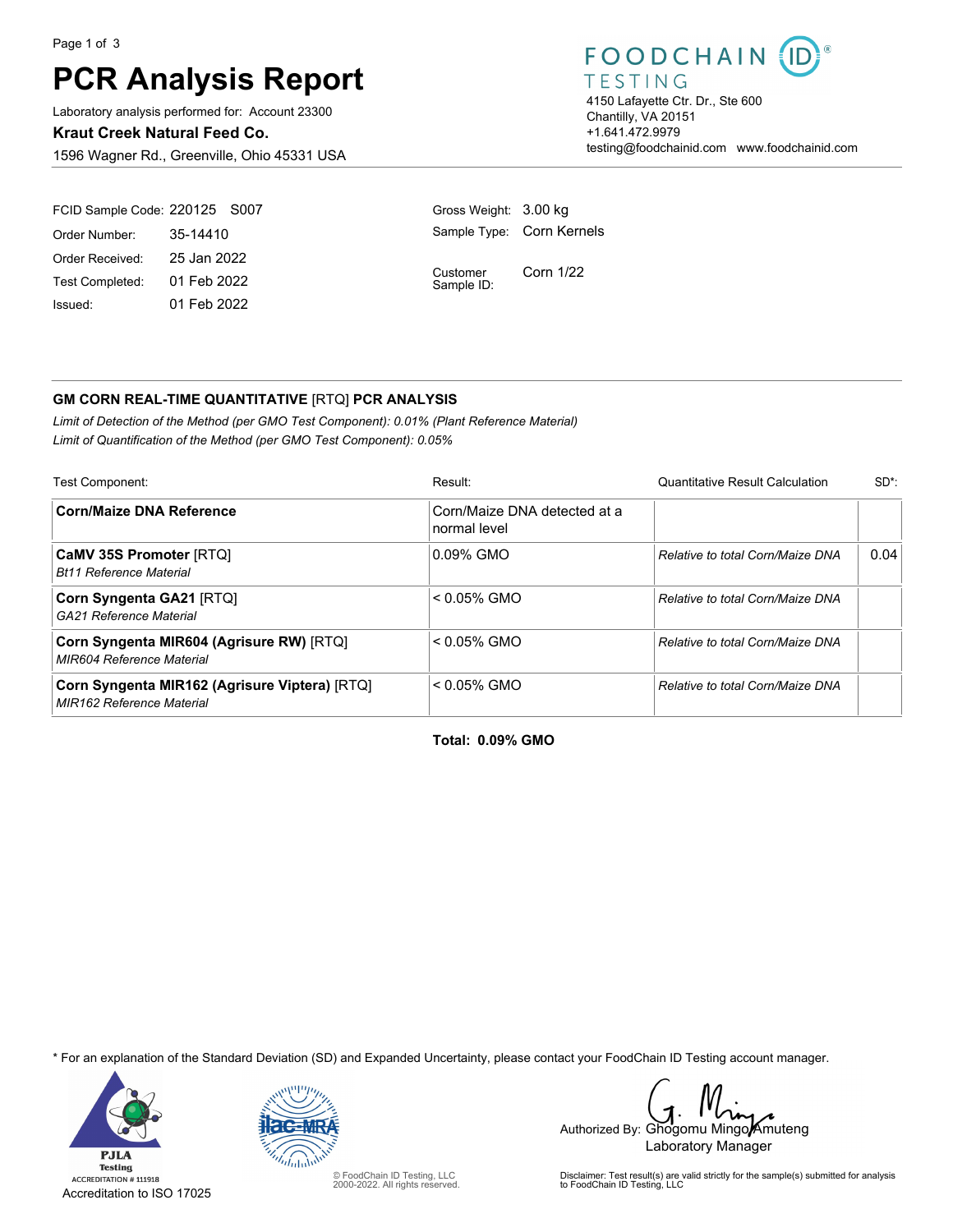Page 2 of 3

# **PCR Analysis Report**

Laboratory analysis performed for: Account 23300

#### **Kraut Creek Natural Feed Co.**

1596 Wagner Rd., Greenville, Ohio 45331 USA

## FOODCHAIN

**TESTING** 4150 Lafayette Ctr. Dr., Ste 600 Chantilly, VA 20151 +1.641.472.9979 testing@foodchainid.com www.foodchainid.com

| FCID Sample Code: 220125 S008 |             | Gross Weight: 2.55 kg  |                |
|-------------------------------|-------------|------------------------|----------------|
| Order Number:                 | 35-14410    | Sample Type: Soybeans  |                |
| Order Received:               | 25 Jan 2022 |                        |                |
| Test Completed: 01 Feb 2022   |             | Customer<br>Sample ID: | <b>RS 1/22</b> |
| Issued:                       | 01 Feb 2022 |                        |                |

### **GM SOY REAL-TIME QUANTITATIVE** [RTQ] **PCR ANALYSIS**

*Limit of Detection of the Method (per GMO Test Component): 0.01% (Plant Reference Material) Limit of Quantification of the Method (per GMO Test Component): 0.05%*

| Test Component:                                                         | Result:                               | <b>Quantitative Result Calculation</b> |
|-------------------------------------------------------------------------|---------------------------------------|----------------------------------------|
| <b>Soy DNA Reference</b>                                                | Soy DNA detected at a normal<br>level |                                        |
| <b>CaMV 35S Promoter [RTQ]</b><br>MON 40-3-2 Reference Material         | $< 0.05\%$ GMO                        | <b>Relative to total Soy DNA</b>       |
| Soy MON 89788 (RR 2 Yield) [RTQ]<br><b>MON 89788 Reference Material</b> | $< 0.05\%$ GMO                        | <b>Relative to total Soy DNA</b>       |





© FoodChain ID Testing, LLC 2000-2022. All rights reserved.

Authorized By: Ghogomu Mingo Amuteng Laboratory Manager

Disclaimer: Test result(s) are valid strictly for the sample(s) submitted for analysis to FoodChain ID Testing, LLC